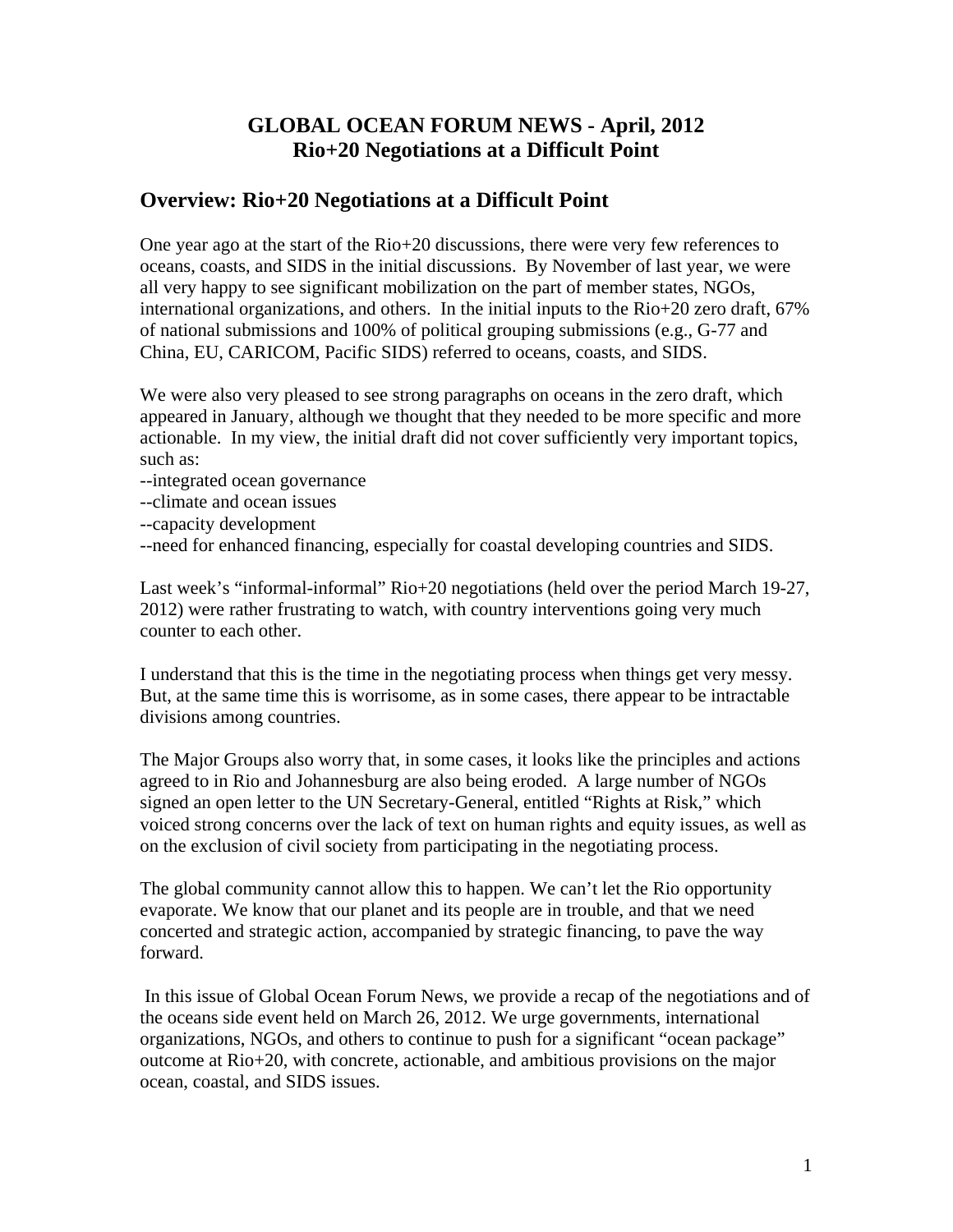We will report again from the next set of Rio+20 negotiations to be held during the period April 23 to May 4, 2012. For those attending, please mark your calendars for two Friends of the Oceans at Rio+20 events to be held on the evenings of April 24, 2012, and of May 1, 2012 (6:15 PM at the UNDP headquarters located across from the United Nations at 304 East 45th Street (10th Floor), New York, NY.

Dr. Biliana Cicin-Sain, President, Global Ocean Forum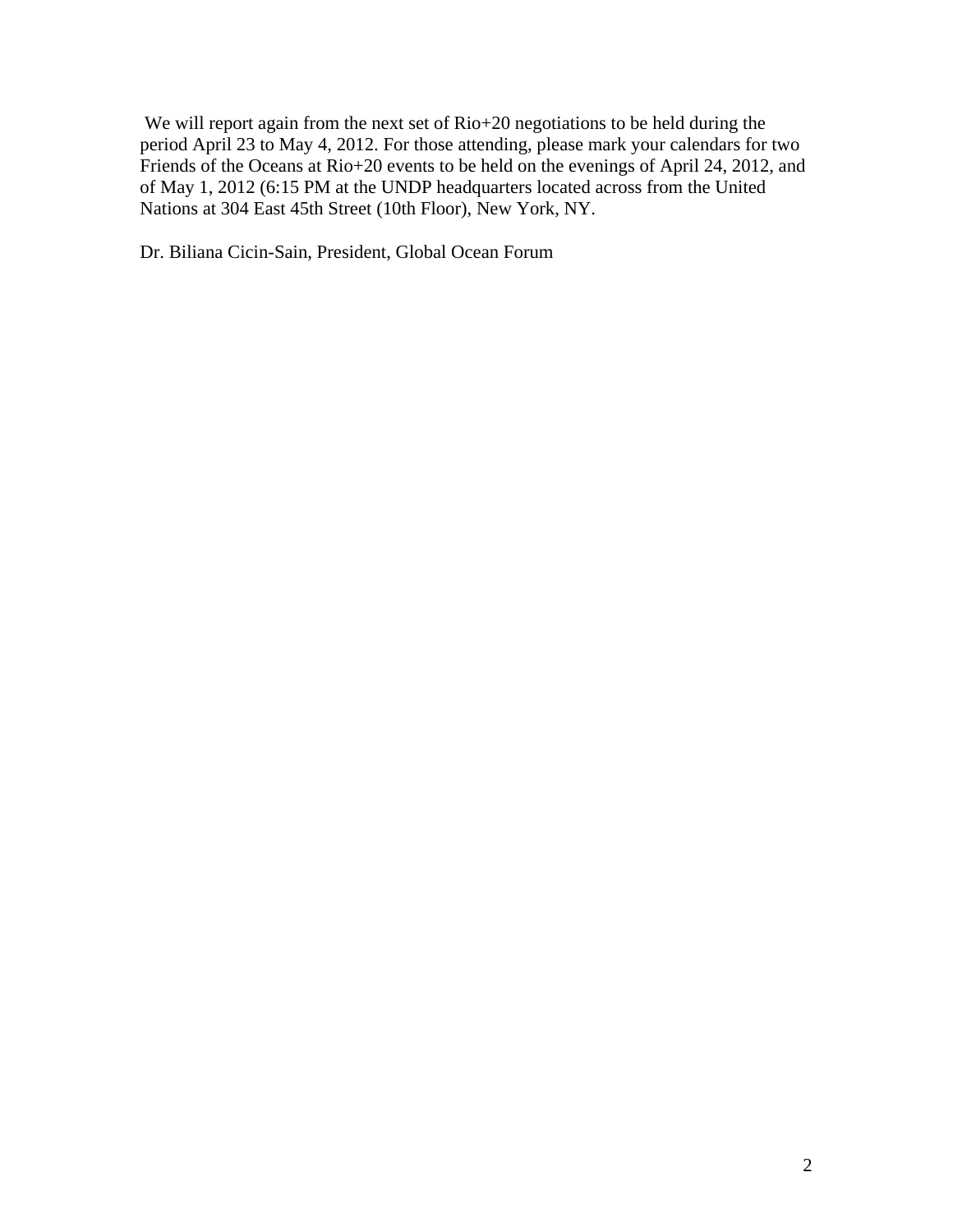# **Recap of Negotiations on the Rio+20 Outcome, Including for Oceans, Coasts, and SIDS**

On March 19-23, 2012, the first round of 'informal-informal' negotiations on the zero draft of the outcome document of Rio+20 took place at the UN Headquarters in New York. Ambassador Sha Zukang, Secretary General of Rio+20, presented the new draft text, which contains all of the proposed amendments to the zero draft text from States. In his opening remarks, he noted the enormity of the task ahead, and reminded the participants that the General Assembly's mandate is to come to agreement on a focused political document and that Rio+20 is intended to be a conference of implementation. The outcome must close some of the existing implementation gaps, address new and emerging challenges, and mobilize the political will to address them effectively. Though the document is being reviewed as separate chapters, he reminded the representatives that the outcome document is intended to be a coherent whole.

He proceeded to note points of convergence of ideas under the two themes of the conference: the green economy and the institutional framework for sustainable development. In the green economy, three points of convergence are emerging; it should be viewed as inclusive and equitable, it should respect country ownership and different levels of development priorities, and it should avoid protectionism and aid conditionalities. He noted that the task at hand is to address these risks associated with the green economy, while recognizing the inherent opportunities.

In the discussion on the institutional framework for sustainable development (IFSD), there is consensus on the fact that the IFSD should: integrate the three pillars of sustainable development, enhance review and reporting of implementation, and address new and emerging challenges, although there is no clear convergence on how the new framework will achieve these, apart from agreement on the need to strengthen UNEP. Another emerging idea is the possible development of aspirational goals and targets, covering a range of issues–food security, energy, water, land degradation, sustainable livelihoods, disaster risk reduction, oceans, and sustainable urban planning. These could result in a set of sustainable development goals (SDGs), or at a minimum, Rio+20 could launch the process leading to these goals and define their core principles.

As delegates began the negotiation process, it was noted that the text had expanded substantially following inclusion of the amendments to the zero draft. On the first day of the 'informal-informal' negotiations, the Title and Preamble were discussed. Initial discussions on the green economy made it clear that the definition of the green economy and the elements it should entail are still being developed, and that compromise may be difficult in this area. On the second day, the section on IFSD was introduced. Again, consensus was lacking in this thematic area, and some of the discussions were set aside. The third day focused on Section V: Framework for Action and Follow-up. Delegates made suggestions regarding the content of this section, including whether action and implementation should be divided into separate sections, as well as whether this section should include action-oriented items with clear targets and timelines, and whether the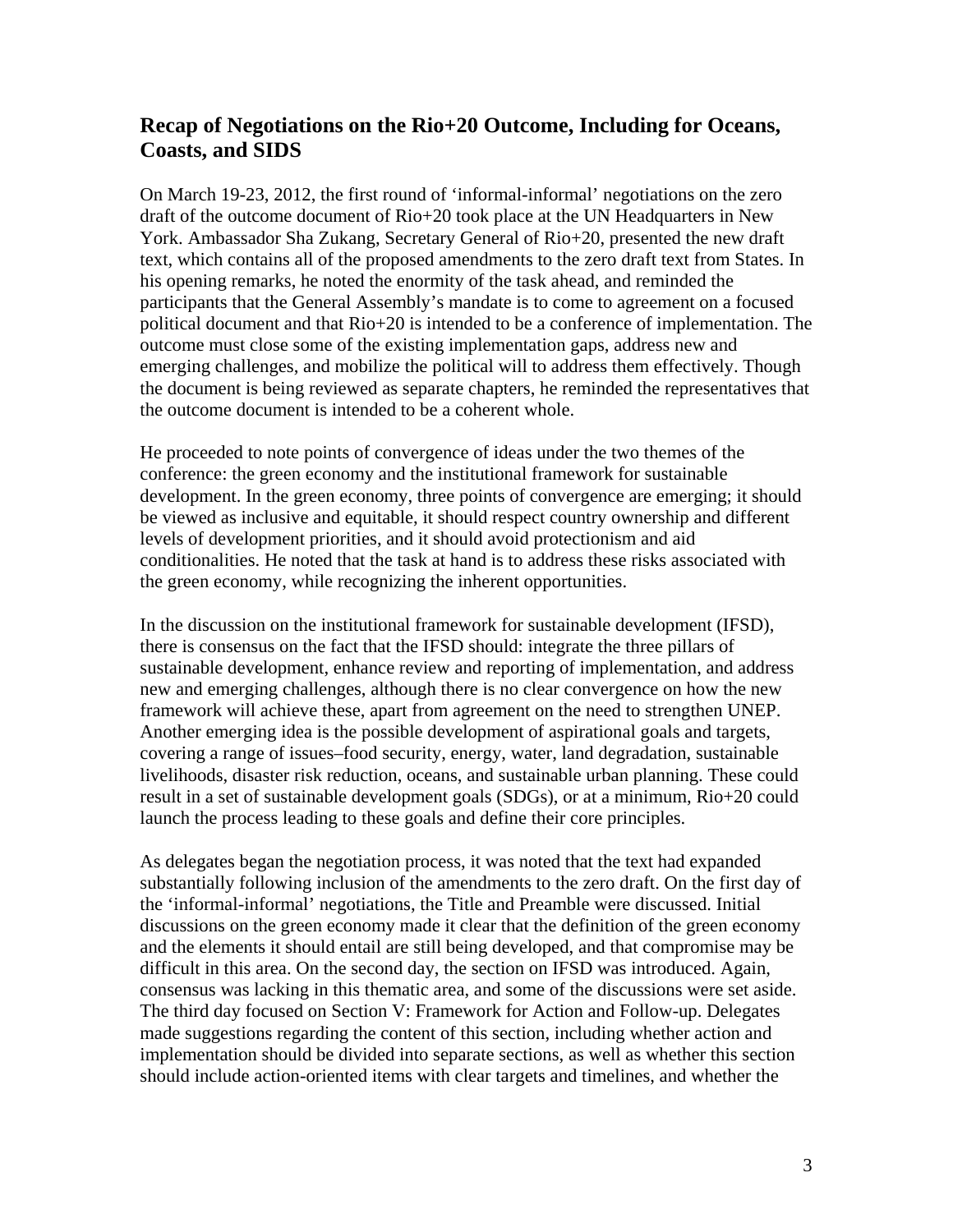specific commitments should be laid out in a separate compendium of commitments. Many delegates noted concern at the slow progress that the process was making.

Discussions on Section V centered around specific issue areas including: green jobs and social inclusion, oceans and seas, natural disasters, climate change, forests and biodiversity, land degradation and desertification, mountains, chemicals and wastes, sustainable consumption and production, education, gender equality, the private sector, sustainable innovation and investment, correct price signals, and mining. Again, delegates expressed concern for the slow pace of discussion, as well as the burgeoning number of proposed paragraphs in some sections that reflects the divergence of opinions and priorities in some issue areas.

Discussions on the sections on Oceans, Seas, and SIDS, covered issues related to oceans and climate, marine protected areas, governance of marine areas beyond national jurisdiction, and ratification and implementation of major ocean-related conventions, with delegations disagreeing on some key issues. Many delegations highlighted the need for a stronger and more focused statement on the important issues associated with oceans and climate change, including sea-level rise, ocean acidification, and extreme weather events. Delegations also stressed the need to push for the further ratification and implementation of the UN Convention on the Law of the Sea (UNCLOS) and the UN Fish Stocks Agreement. There was also strong support to highlight the need for the further establishment of marine protected area (MPAs) in the context of the CBD Aichi Biodiversity Target, which calls for the protection of at least 10% of marine areas by 2020. There was also much discussion on the need for strong text on addressing illegal, unregulated, and unreported (IUU) fishing, destructive fishing practices, and harmful subsidies. Despite agreement on many areas, there was contentious debate on text calling for the negotiation of a new UNCLOS Implementation Agreement for Marine Areas Beyond National Jurisdiction. The EU, the G-77 and China, and a number of other delegations strongly supported this text, while the US, Japan, Canada opposed text calling for a new agreement.

As the UNCSD Third Intersessional Meeting arrived the following week on March 26-27, 2012, it was clear that there remained much work to be done on the text itself. The cochairs, therefore, decided to continue informal "paragraph by paragraph" negotiations on the text, rather than hold a formal intersessional meeting as originally planned. As negotiations continued, some were concerned that the text was becoming potentially unmanageable and that discussions on many of the more pressing and controversial issues were tabled.

As well, there were concerns from civil society that the Rio spirit of inclusion and transparency was not being upheld in the Rio+20 negotiations. At meetings with the Major Groups and the Rio+20 Bureau, civil society representatives noted, with great concern, that non-governmental organizations are unable to make statements during the plenary negotiations, and also that the Major Group's formal amendments to the Rio+20 zero draft text were not included in the negotiating text. Significant concerns were being raised by civil society organizations on the glaring lack of attention on human rights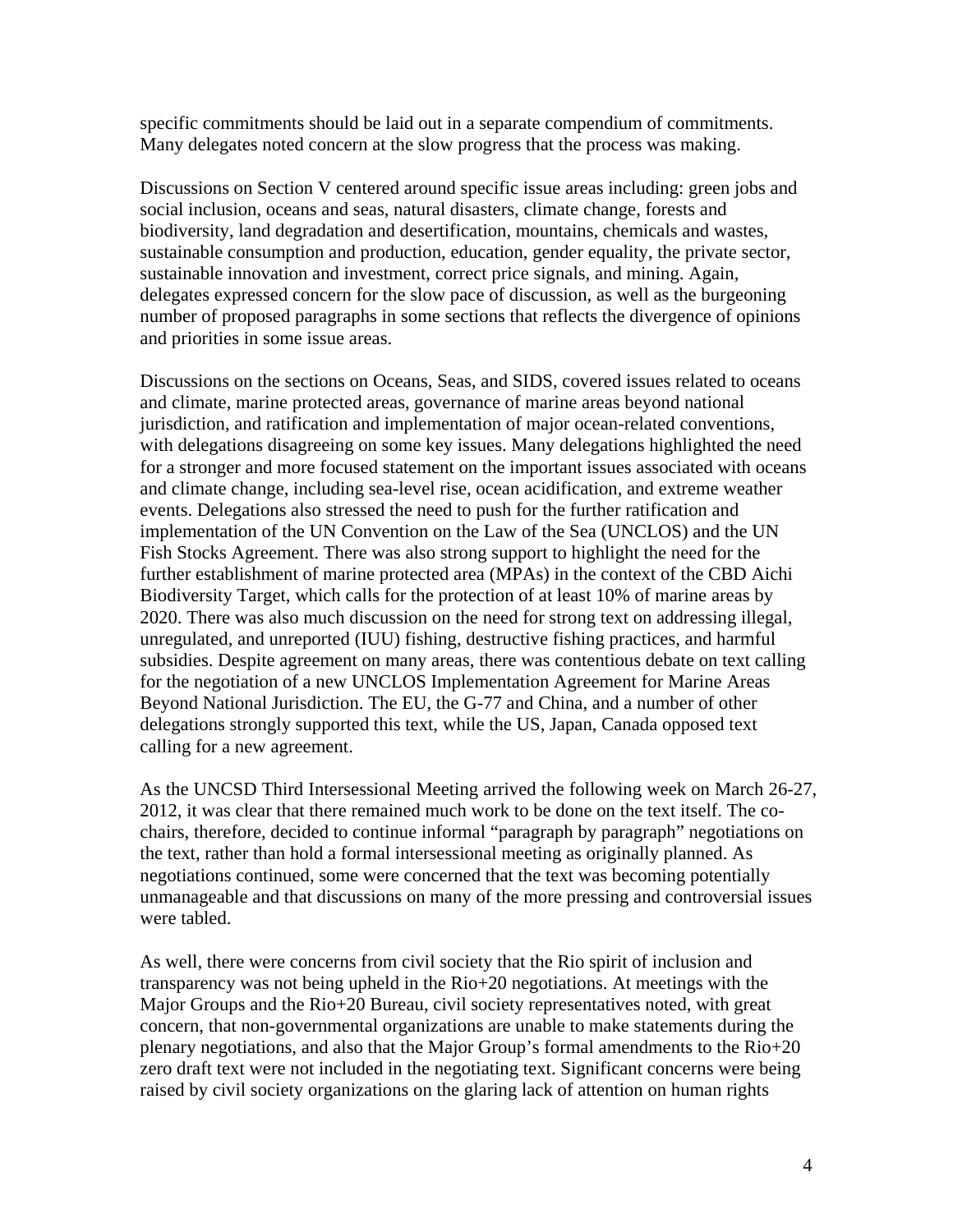issues in the Rio+20 text. Major Groups were also concerned with the on-the-ground arrangements for the Rio+20 Conference, with limited travel support being made available for NGOs and large blocks of hotel rooms being reserved for large government delegations. The Rio+20 Bureau and the Brazilian government articulated commitments to address these issues and support the access and participation of civil society in the negotiations, including the announcement of an online system for voting on priorities to be included in the Rio+20 process that would provide input into the high-level ministerial segment.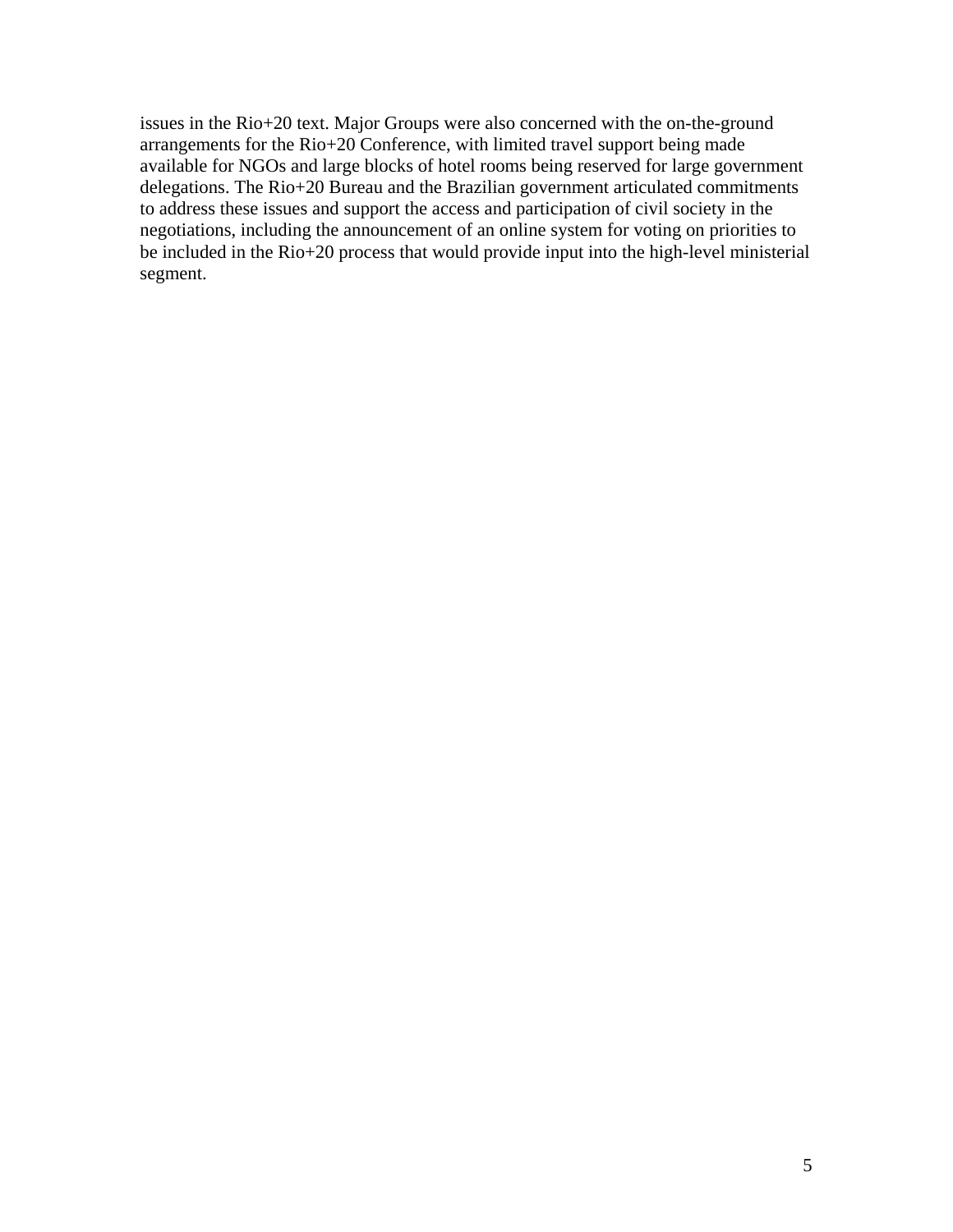# **Global Ocean Forum, IOC-UNESCO, and the Permanent UN Missions of Seychelles and Fiji Organize High-Level Ocean Side Event at Rio+20 Negotiations**

On March 26, 2012, The Global Ocean Forum, the Intergovernmental Oceanographic Commission of UNESCO (IOC-UNESCO), the Permanent Mission of Fiji to the United Nations, and the Permanent Mission of Seychelles to the United Nations, held a side event at the 3rd Intersessional Meeting of United Nations Conference on Sustainable Development at the UN Headquarters in New York City. The event, "Oceans at Rio+20: Highlighting Oceans Issues in the Rio+20 Outcome Document: Moving the Agenda at and Beyond Rio" was attended by 98 representatives from governments, intergovernmental organizations, non-governmental organizations, and academia. The event focused on addressing the perspectives of States, UN agencies, and civil society on achieving a viable ocean outcome from the Rio+20 negotiation process and also provided a briefing on major ocean events to be held at the Rio+20 Conference.



Opening the Oceans Side Event at the Rio+20 3rd Intersessional meeting (pictured L-R: Amb. Ronald Jumeau, Amb. Elizabeth Thompson, IOC-UNESCO Executive Secretary Wendy Watson-Wright, and Global Ocean Forum President Dr. Biliana Cicin-Sain)

**Dr. Biliana Cicin-Sain**, President of the Global Ocean Forum, opened the event by noting that while the oceans and coasts did not figure prominently in the early discussions related to Rio+20, the mobilization by countries and NGOs that recognize the importance of oceans and coasts in achieving sustainable development resulted in the inclusion of ocean-related references in the Rio+20 Zero Draft submissions in over 2/3 of countries and by all political groups. The emphasis placed on oceans and coasts and Small Island Developing States (SIDS) in these documents resulted in strong paragraphs in the January version of the Rio+20 negotiation text. Dr. Cicin-Sain applauded the elevation of ocean issues in the draft text, but noted that actionable and specific programs and solutions will have to be included in the final outcome if ocean related goals are to be realized. She did note, however, the need to further integrate text on integrated ecosystem-based governance, capacity development, and the need for enhanced financing support for coastal developing countries and SIDS. She urged governments to uphold the Rio principles laid out at UNCED and the WSSD and urged governments to not let the Rio opportunity slip away.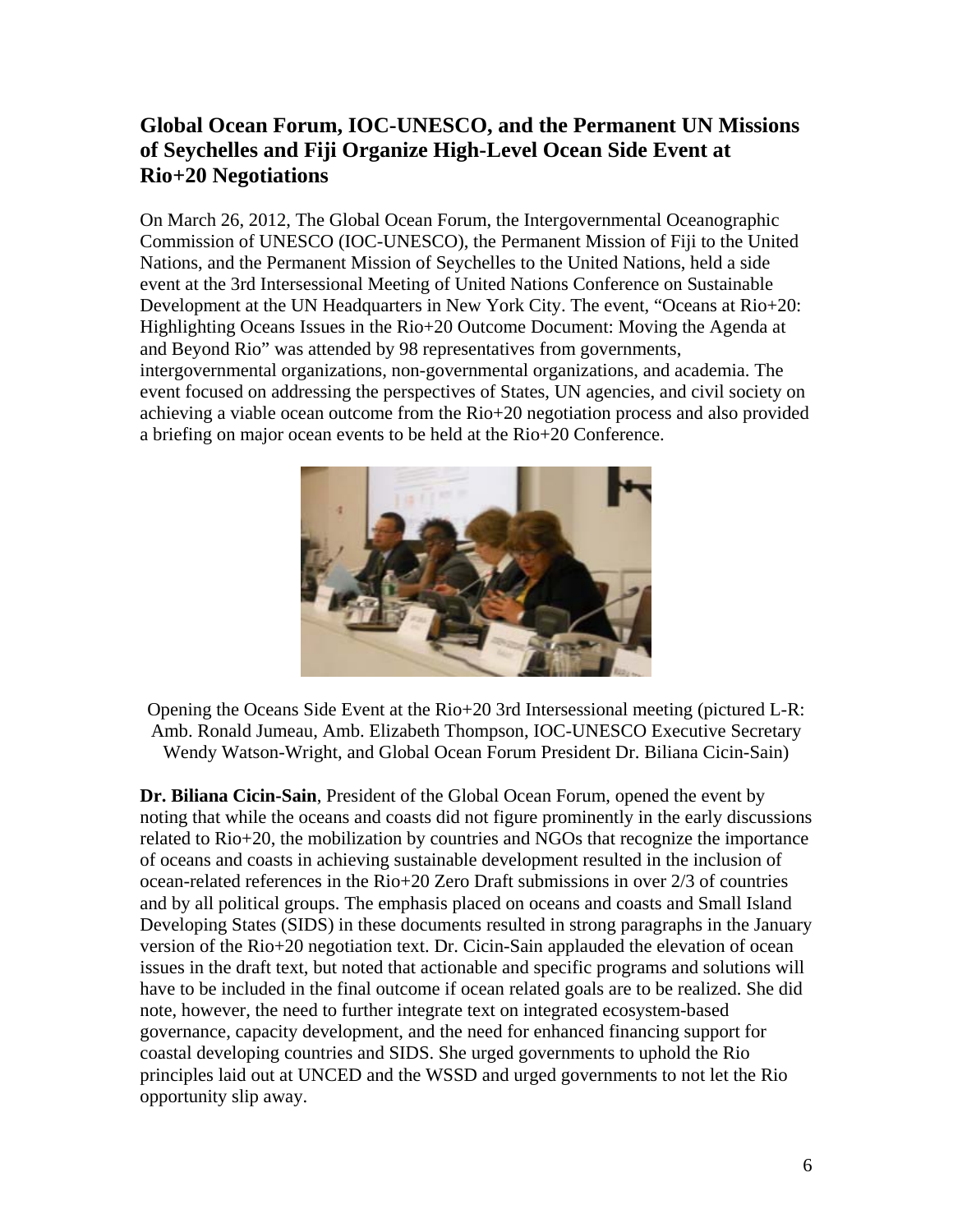**Dr. Wendy Watson-Wright**, Executive Secretary, IOC-UNESCO, noted that the key challenge in Rio+20 is to find a way to reverse the global trend of unsustainable development and degradation of resources. The oceans have a vast potential to contribute to sustainable development, but this requires a vision and understanding of the ocean's capacity. Crucial in this process is the development of partnerships between governments, NGOs, and IGOs. IOC-UNESCO worked closely with UN agency partners, including the IMO, FAO, and UNDP, in the development of the Rio+20 submission document "A Blueprint for Ocean and Coastal Sustainability," which presents a vision and opportunities for the ocean in realizing sustainable development goals.

**Ambassador Elizabeth Thompson**, Executive Coordinator, Rio+20 Conference, highlighted that Rio+ 20 will have significant implications for SIDS. She emphasized that the negotiation process is ongoing, and the ocean community will need to sustain efforts in order to achieve a solid outcome. Ambassador Thompson noted that, for many people, the quality of the oceans is directly related to their quality of life. Past government-led efforts, including recent efforts by the government of Monaco, have helped to galvanize attention on oceans issues. What is needed now is to look at the tangible solutions that have been identified for the myriad of ocean-related challenges. She emphasized that the current Compendium of Commitments contains no commitments on oceans. If this draft document is to represent the implementation of platforms, initiatives, and programs coming out of Rio+20, it is crucial that issues related to the blue economy and ocean issues are included, along with specific, measurable targets to ensure that these commitments are realized. She highlighted some of the issues facing SIDS, including the need for coastal mapping, to address the challenges related to climate change, and the need to improve on disaster-related risk management and capacity. She also discussed the importance of fisheries, and the need to ensure the sustainable management of fish stocks.

**Ambassador Joseph Goddard**, Permanent Representative of Barbados to the UN, and Co-Chair of the States' Friends of the Ocean at Rio+20, recognized that States' Rio+20 Friends of the Ocean has provided a valuable tool in an informal setting to discuss the shared vision for the role of oceans in global sustainability. It was the Pacific SIDS that first presented the idea of the "blue economy," in which the benefits from the utilization of ocean resources must go to the people. He recognized that some of the key ocean and coastal ecosystems, including coral reefs and mangroves may soon reach threshold limits. In the Caribbean, these ecosystems provide critical resources that provide nutrition, contribute to poverty reduction, and provide jobs in the fisheries and tourism sectors. Relative to economic size, the countries in the Caribbean region are the most tourismdependent in the world, most of which is related to the appeal of the oceans and coasts. Ambassador Goddard also discussed the current state of ocean issues in the Rio+20 negotiation process. He reported that the potential for strong ocean outcomes is in the current text, including references to equitable sharing of resources, improved fishing practices, and addressing climate change. He also noted that the ocean issues have not been as contentious as some had feared, but rather there has been good consensus in the recent negotiations. While these are positive signs, there must be continued pressure to ensure that oceans figure prominently as the new rules are developed. The international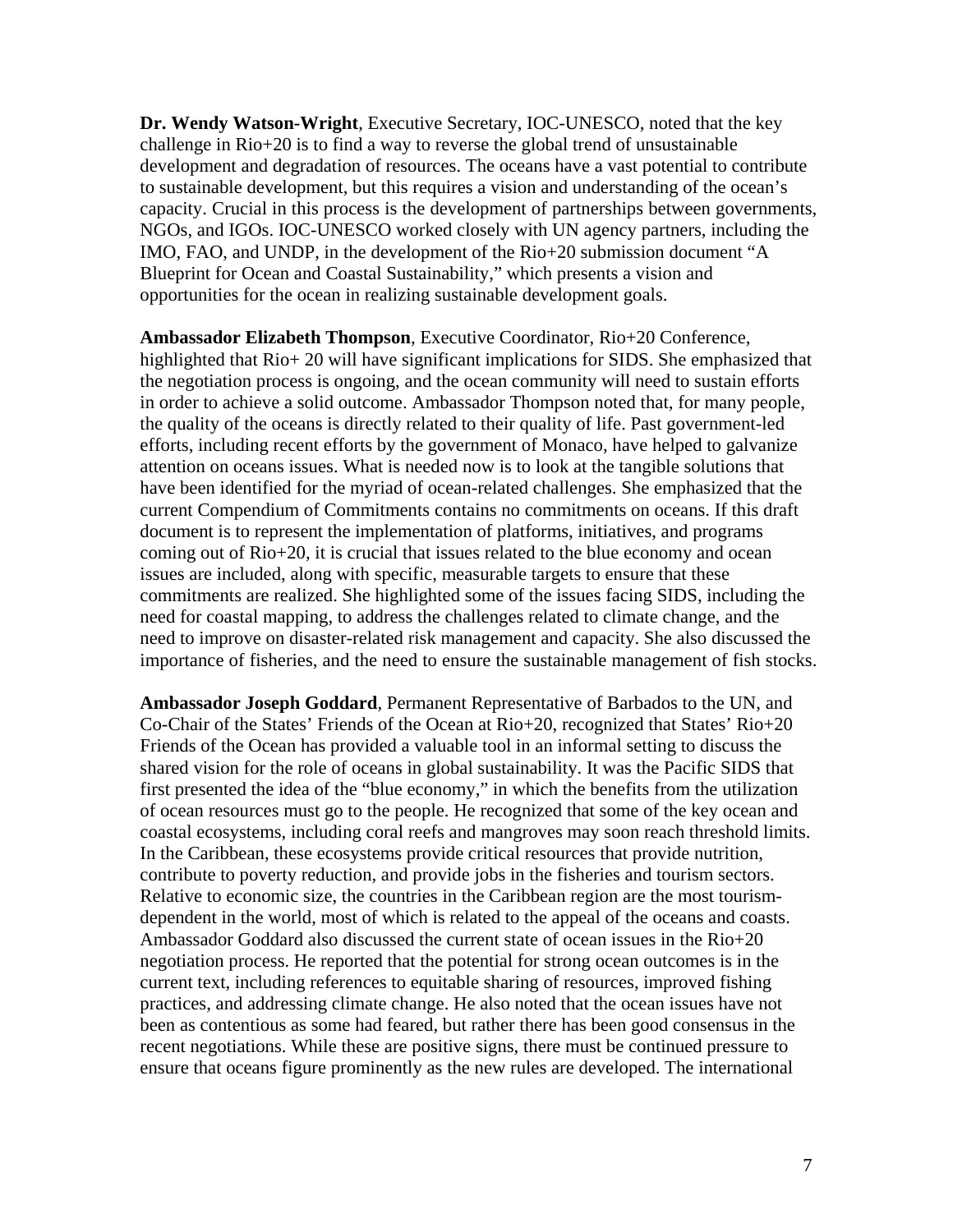community should start to identify possible issue areas that can be aligned with shared ocean priorities, relying on expertise on ocean issues in the process.

**Ambassador Gary Quinlan**, Permanent Representative of Australia to the UN, and Co-Chair, States' Friends of the Ocean at Rio+20, further discussed the negotiations process. He stated that, up to this point, the effort to mobilize thinking around oceans issues in the Rio+20 process was successful, as was reflected in the prominence of the oceans in the Zero Draft input and negotiating text. He noted that this has provided a basis for negotiation, and that there are some issue areas where prospective agreement may be achieved, as well as regional support for certain issue areas that may constitute core ocean elements. He agreed with the comments of Ambassador Thompson that there is a need for relevant commitment sections in the agreements emanating from Rio. In addition, he called for governments to first implement the commitments of the past Rio Conferences before turning to new commitments.

**Ambassador Ronald Jumeau**, Permanent Representative of Seychelles to the UN, discussed the importance of the oceans to the sustainable development of SIDS. While these countries represent some of the smallest countries in terms of land area, their ocean territories are vast, and thus oceans are of central importance. He reiterated the concerns of Ambassador Moses, Chair of the Alliance of Small Island Developing States (AOSIS), who noted that oceans, coasts, and SIDS had been ignored in the first two sections of the January draft negotiation text. Ambassador Jumeau stressed that, though oceans are of special concern to SIDS, it must be emphasized that the oceans are critically important to a number of countries in the global community, not just the SIDS. While there are only 35 countries in AOSIS, 85 nations are involved in the fish trade every year. If we are to make progress in realizing commitments and improving the utilization of coastal and oceans resources, the international community must sensitize people to understand that large numbers of people are affected by the utilization of ocean resources. He noted that the SIDS and the G-77 and China are speaking with some of the same language in some of the major issues of concern in the Rio+20 negotiation process, including in the areas of equity, technology transfer, fisheries, and ocean acidification. The international community has recognized some of the challenges related to threats facing coral reefs, sea level rise, coastal erosion, land-based sources of marine pollution, and the need for capacity building. He further noted that the blue economy must be included in the definition of the green economy. The blue economy is of critical importance to many developing countries, as oceans provide nutrition, tourism, and jobs. Ambassador Jumeau also described the challenge of piracy in the Indian Ocean and its impact on coastal communities. He concluded his discussion by emphasizing that, while oceans and resources are important to the international community as a whole, SIDS risk losing economic viability without safe, secure, and productive ocean environments. Many SIDS have nothing to fall back on but their oceans, and if the blue economy is not fully integrated into the Rio+20 outcome, SIDS will have failed.

#### **Mrs. Maria Teresa Mesquita Pessôa**,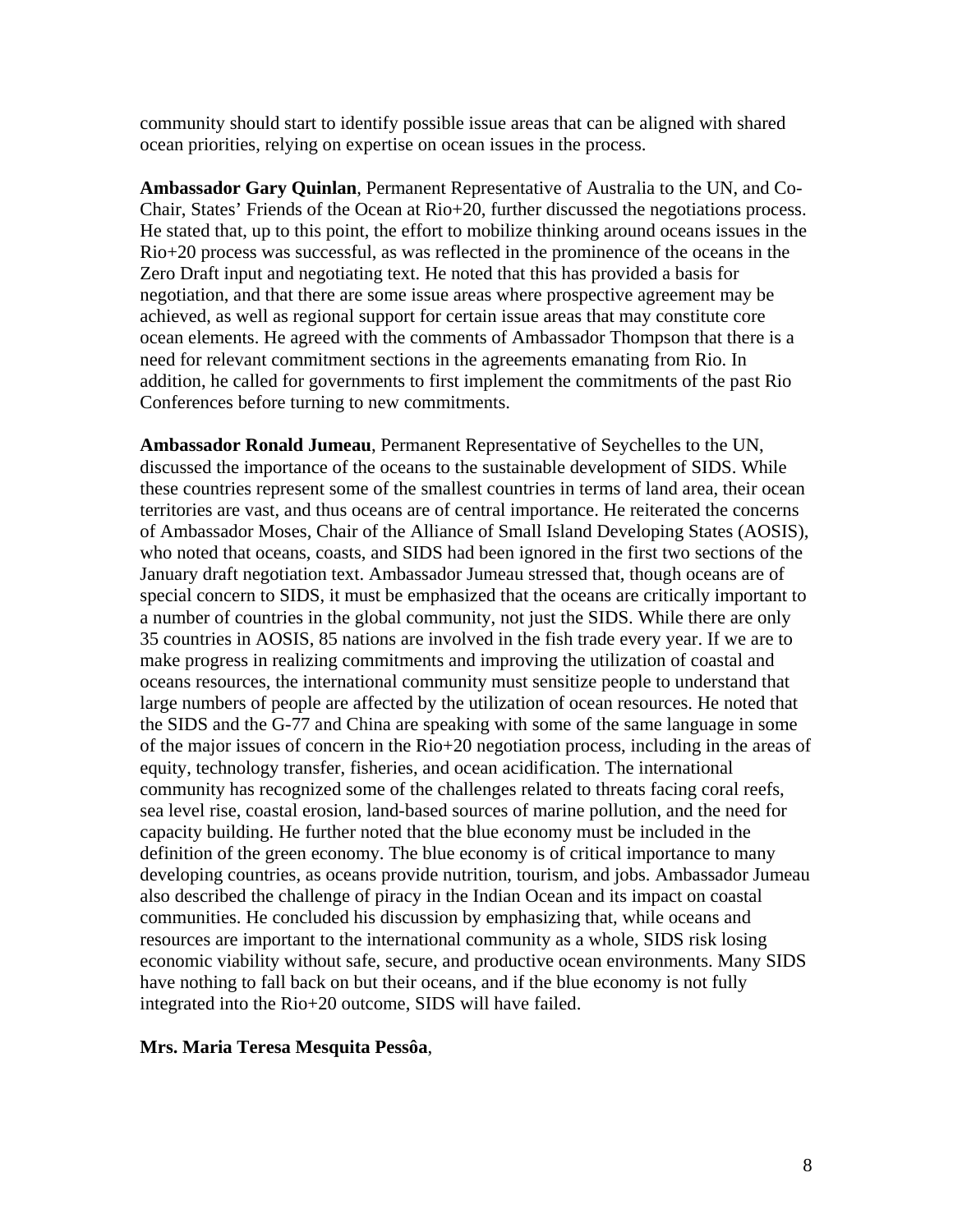

Dr. Biliana Cicin-Sain, Amb. Gary Quinlan, Amb. Joseph Goddard, and Amb. Maria Teresa Mesquita Pessoa discuss the thematic dialogues leading up to the Rio+20 Conference

Minister Plenipotentiary in the Permanent Mission of Brazil to the United Nations, emphasized that negotiations have not yet begun in the Rio+20 process. At present, everything is still on the table. Ms. Pessoa noted that it was part of the mandate of Rio+20 to analyze progress and gaps in implementation, and many significant oceanrelated gaps were identified in the process. She expressed optimism that there is some positive language in the current draft text that addresses some of these gaps. Of particular importance was the need to address the utilization of marine resources in areas beyond national jurisdiction (ABNJ). As a representative from Brazil, Ms. Pessoa also provided an update of the Rio+20 Conference, in which there will be a series of 9 thematic dialogues involving civil society held between the 3rd PrepCom and the Conference on June 16-18, 2012, one of which will be dedicated to oceans. These dialogues will provide an ideal opportunity for the ocean community to voice their needs outside of the formal negotiation process. The government of Brazil is collaborating with Ambassador Thompson and Ambassador Brice Lalonde, the Rio+20 Executive Coordinators, to organize these dialogues. It is the goal of the Rio+20 organizers that each dialogue will result in a set of three recommendations that will be taken to the Rio+20 high-level ministerial round table, and will be developed in a document for the Secretary General for follow-up after the conference.

**Mr. Vladimir Jares**, Principal Legal Officer, UN Division for Ocean Affairs and the Law of the Sea, spoke on the integration of past sustainable development conferences and the Law of the Sea. He noted that all of the major sustainable development conferences have highlighted the role of oceans and its resources for sustainable development. This year (2012) marks the 30th Anniversary of the UN Convention on the Law of the Sea (UNCLOS), which will be celebrated by a number of activities, and provides an opportunity to reflect on the achievements and challenges. In the context of the Rio+20 process and the Law of the Sea, he urged participants to look again at previously agreedto commitments, many of which have not been achieved. UNCLOS can be used as a key document that should guide sustainable development discussion related to the oceans and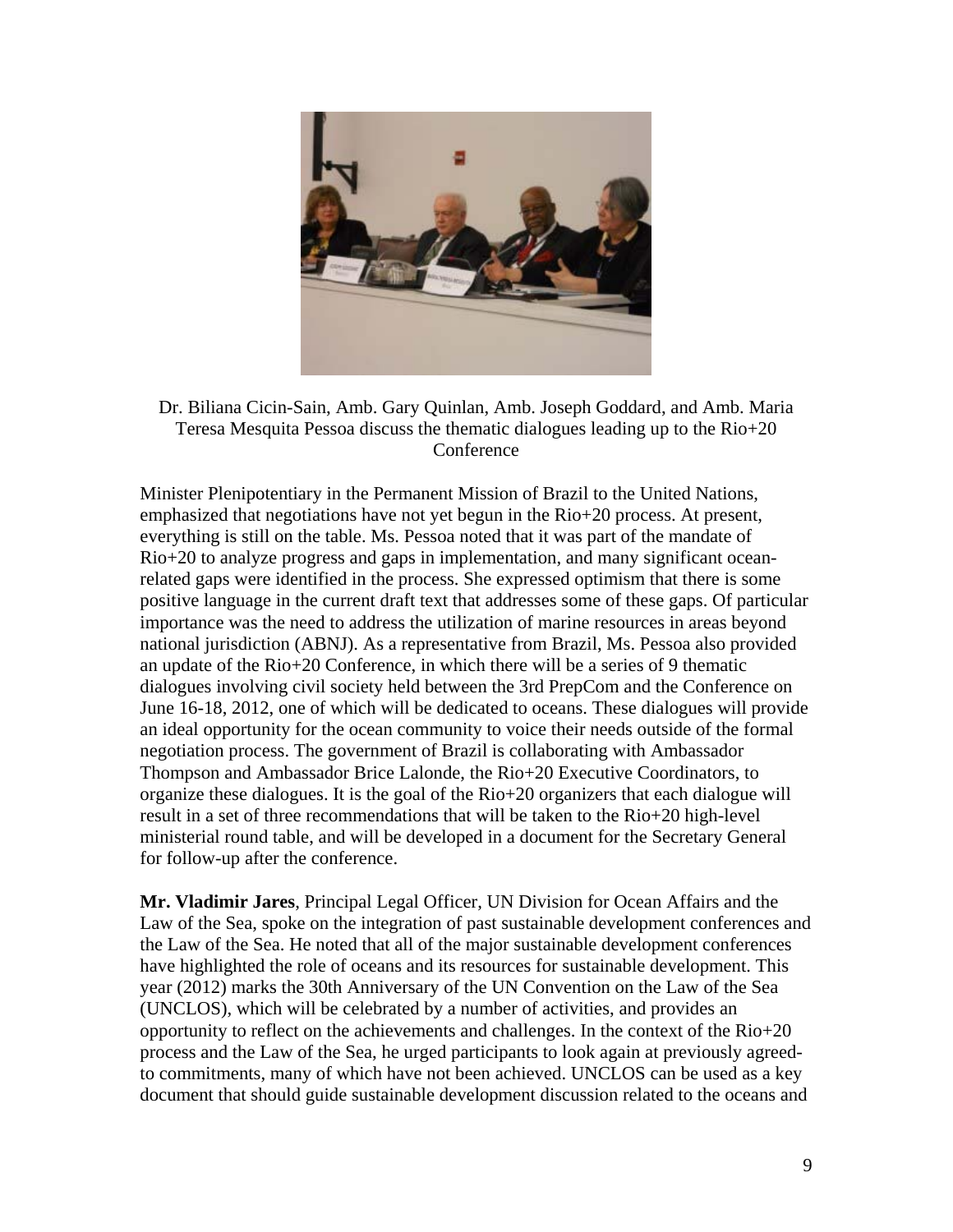its resources, as it sets forth the means for protection of the marine environment for present and future generations and cooperation for the conservation and sustainable use of marine living resources, including in areas beyond national jurisdiction. He noted that UNCLOS provides a toolbox that states may wish to utilize in future discussions. Finally, Mr. Jares noted that the convergence of Rio+20 and the 30th Anniversary of the Law of the Sea provides a unique opportunity to elevate ocean issues to the highest level of the UN.

**Dr. Andrew Hudson**, Coordinator, UN-Oceans, and Head, Water and Ocean Governance Programme, UNDP, provided his observations on the oceans in the Rio+20 outcome document. He noted that one of the recurrent themes in the zero draft submissions was the need to reduce or eliminate the market failures that underlie the challenges facing oceans and coasts. He noted that, while some ecosystems, such as coral reefs, are addressed in the current negotiation text, other crucial ecosystems, including mangroves, have been left out. Some of these ecosystems are of particular importance for their carbon sequestration capacities, and could open the door to a blue carbon financing mechanism if the international community works to develop robust carbon inventory methodologies. He recognized that the outcome of Rio+20 should not only identify challenges, but also highlight areas of progress and opportunity, including the development of agreements in the shipping sector to address invasive species and reduce carbon emissions. He noted that there are potential opportunities for capacity building in ocean management, including through the scaling up of legal and policy tools in the Global Programme of Action for the Protection of the Marine Environment from Land-Based Activities, and in waste management. Dr. Hudson highlighted the threat of ocean acidification, which could have drastic ecological impacts and threaten some of the most important ecosystems in the world and the services they provide. He emphasized that the international community must specifically identify emissions as the main cause of acidification, and that this driver should be a catalyst to invigorate discussions of a new climate deal. Regarding fisheries, Dr. Hudson noted that the billions of dollars in harmful fishing subsidies should be redirected to investment in sustainable management of fish stocks, and a scaling up of rights-based approaches to fisheries management. Finally, the need to support increased financing of ocean-related projects was highlighted, including taking advantage of the current emphasis being placed on oceans through the newlyformed Global Partnership for Oceans, organized by the World Bank.

**Mr. Joe Appiott**, Policy Researcher, Global Ocean Forum, and **Ms. Brittany Baschuk**, Associate, International Policy, The Pew Environment Group, presented on behalf of the NGO Ocean Cluster. Ms. Baschuk discussed the development of the NGO Ocean Cluster, which is now made up of over 30 non-governmental organizations. The first task of the ocean cluster was to compile a set of amendments to the negotiation text, which was integrated into the formal input of the NGO Major Group (available here). She highlighted the significant support for an agreement on the high seas and ABNJ in the current negotiation text, which addresses a critical gap in ocean governance. She also discussed the need for improved and strengthened text that fully addresses the challenges facing the sustainable management of fisheries, including: illegal, unregulated, and unreported (IUU) fishing, harmful subsidies, the elimination of destructive practices, and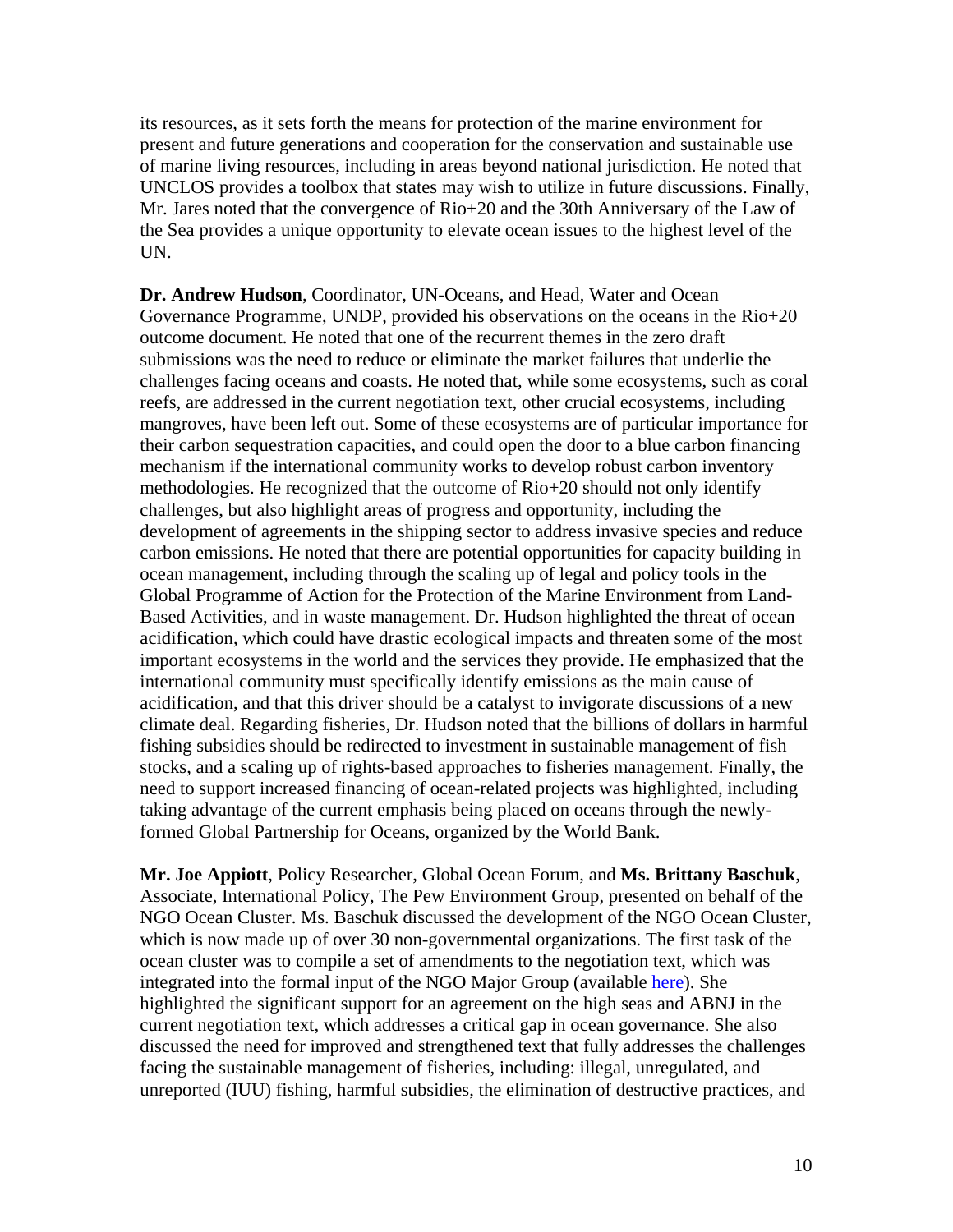the need to establish maximum sustainable yield of fish stocks as a minimum standard. Mr. Appiott discussed the need for more explicit recognition of the crucial link between oceans and climate change in the outcome document, including the urgent need to address sea level rise and the increased threat of extreme weather events. He highlighted the need for stronger text on integrated, ecosystem-based ocean governance as essential to strengthening the three pillars of sustainable development. He also noted the need for governments to meet their existing capacity building and financing commitments related to the oceans and coasts and improve on the coordination and delivery of these funds. He also noted the important role of civil society in Rio+20 and urged the Rio+20 Bureau to continue to work to integrate the perspectives of NGOs into the process.

**Dr. Scott Doney**, Senior Scientist, Woods Hole Oceanographic Institution, discussed ocean acidification in the context of Rio+20, and the role of science in the process. Growing scientific evidence demonstrates that certain marine organisms are highly sensitive to the chemical changes associated with rising carbon dioxide concentrations in the ocean (known as ocean acidification), including mollusks, crustaceans, and corals, all of which are crucial to ocean resources as they provide the base of food webs. Acidification will adversely impact fisheries, and will affect the food supply, jobs, and tourism sectors. Rio+20 could play a vital role in the implementation of monitoring and adaptation strategies to address acidification. He highlighted the need for increased efforts on coastal monitoring, enhanced collection and compilation of data sources to understand the scope of the problem and possible solutions, and the development of best practices and adaptation strategies for building resilient coastal ecosystems and coastaldependent livelihoods.

**Dr. Cicin-Sain** closed the panel portion of the event by highlighting plans for a major high-level oceans event, *Advancing Oceans and Coasts at Rio+20 and Beyond*, to be held on June 16 (flyer available here). This event, along with the thematic dialogue on ocean organized by the Brazilian government will be critical to delivering a final push on oceans at the Rio+20 Conference. She noted that the high-level ocean event will highlight major initiatives, particularly those that involve multiple countries, partners, and stakeholders, that can be tracked over time to spur development in the post-Rio+20 world. In addition, she described how the event would contribute to the development of a shared vision for the implementation of an oceans package emerging in the outcome. The Global Ocean Forum has reached out to a number of partners in government and civil society to participate in these events and discussion, and now invites further participation, collaboration, and high-level support.

In the open comment period, discussions focused on the need to better understand not only human-induced changes in the ocean, but also natural changes and how these processes affect one another. Participants also stressed the need to address the growing concerns associated with plastics in the ocean and their significant ecological impacts; building coastal resiliencies; and piracy.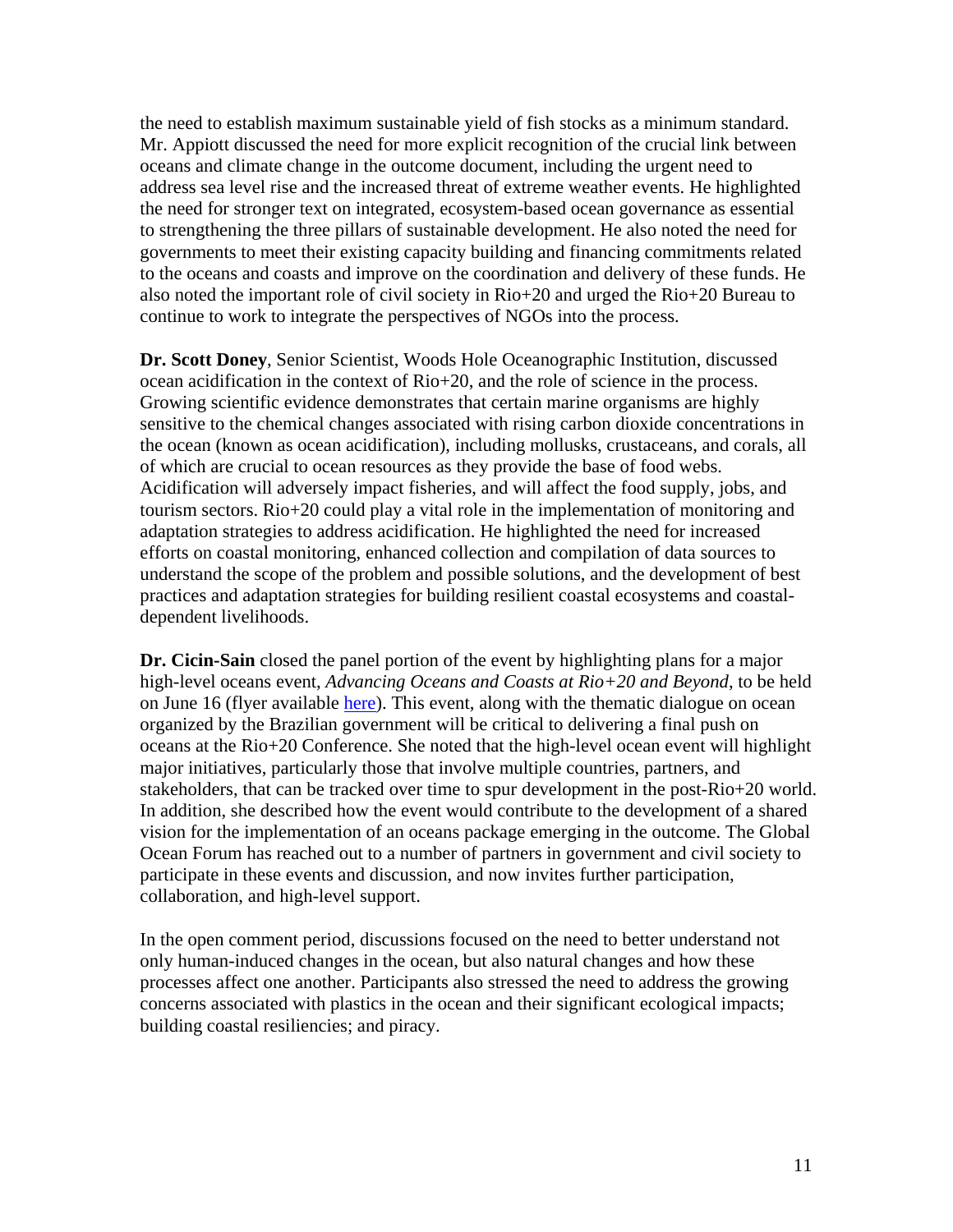

Audience at the Oceans Side Event (Photo courtesy of IOC-UNESCO)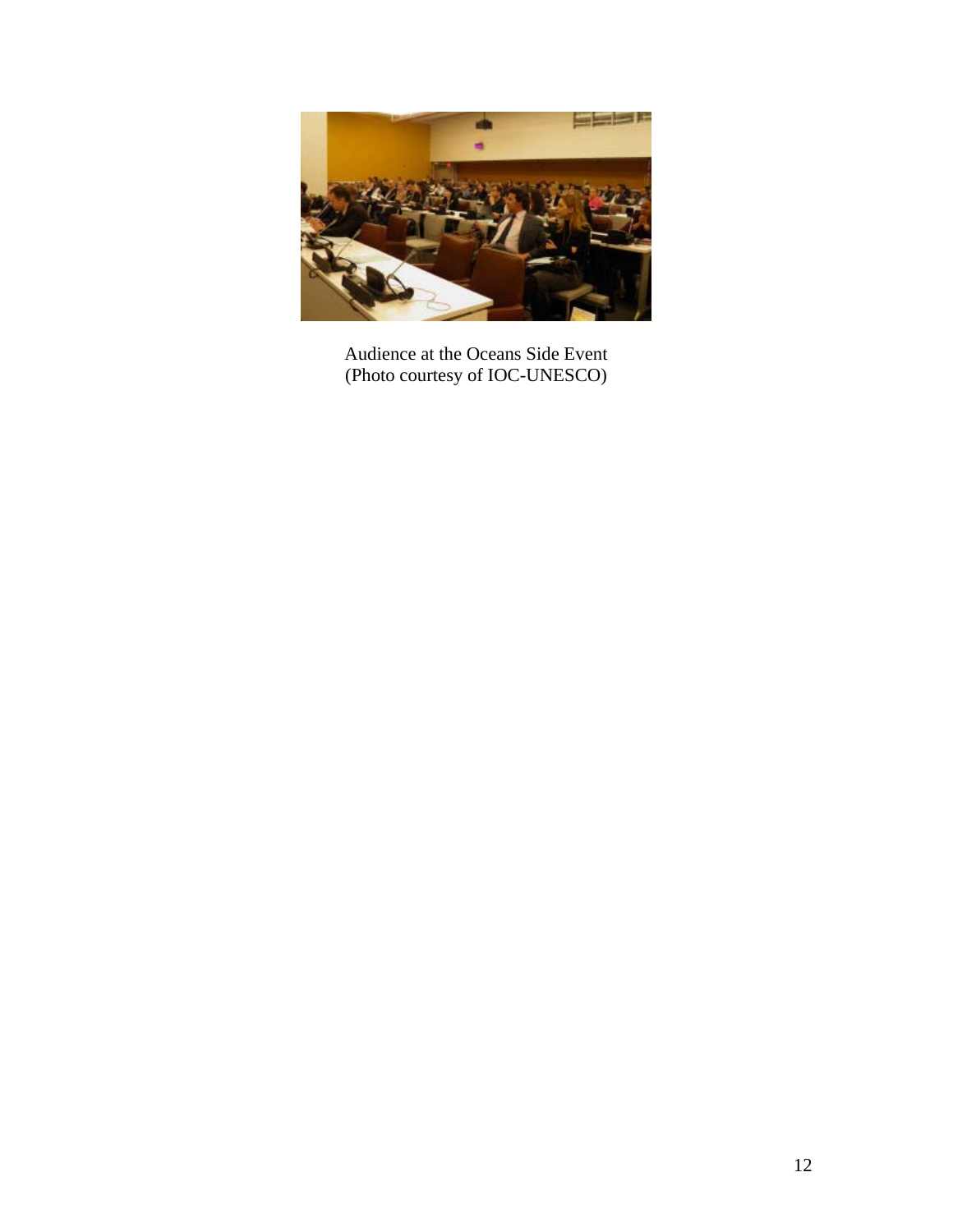# **Global Ocean Forum Welcomes Additional Collaborators in Major Oceans Event to Be Held at Rio+20 Conference**

The Global Ocean Forum, in collaboration with a number of partners will organize a major high-level oceans event at the Rio+20 Conference, *Advancing Oceans and Coasts at Rio+20 and Beyond*, on June 16, 2012 (flyer available here).

In addition to the State Oceanic Administration (SOA) of the People's Republic of China, the Global Environment Facility (GEF), the UN Development Programme (UNDP), and the University of Delaware, the Global Ocean Forum now also welcomes the Ocean Policy Research Foundation of Japan as a main organizer, as well as the following coorganizers:

United Nations Environment Programme (UNEP); International Maritime Organization (IMO); Intergovernmental Oceanographic Commission of UNESCO (IOC-UNESCO) World Bank; Fórum Do Mar (Brazil); Pacific Islands Forum Secretariat; Republic of Seychelles; Republic of Vietnam; World Ocean Network; World Wildlife Fund (WWF); The Nature Conservancy (TNC).

This event will bring together high-level representatives from governments, international organizations, nongovernmental organizations, industry, and the science community to:

(1) Continue to push for a strong oceans outcome at the negotiations of the UN Conference on Sustainable Development, building on the priorities for Rio+20 that have been articulated by the oceans community;

(2) Showcase major funded initiatives to spur action on oceans, coasts, and small island developing States in the post-Rio+20 world; and

(3) Consider the opportunities and challenges for implementation of the "oceans package" emanating from the Rio+20 Conference.

This event will also celebrate the 10th Anniversary of the Global Ocean Forum, which was formed to help the world's governments place issues related to oceans, coasts, and small island developing States on the agenda of the 2002 World Summit on Sustainable Development (WSSD) in Johannesburg, South Africa.

The organizers are currently accepting proposals for panels, speakers, and announcements of funded partnerships/initiatives to be highlighted during the event.